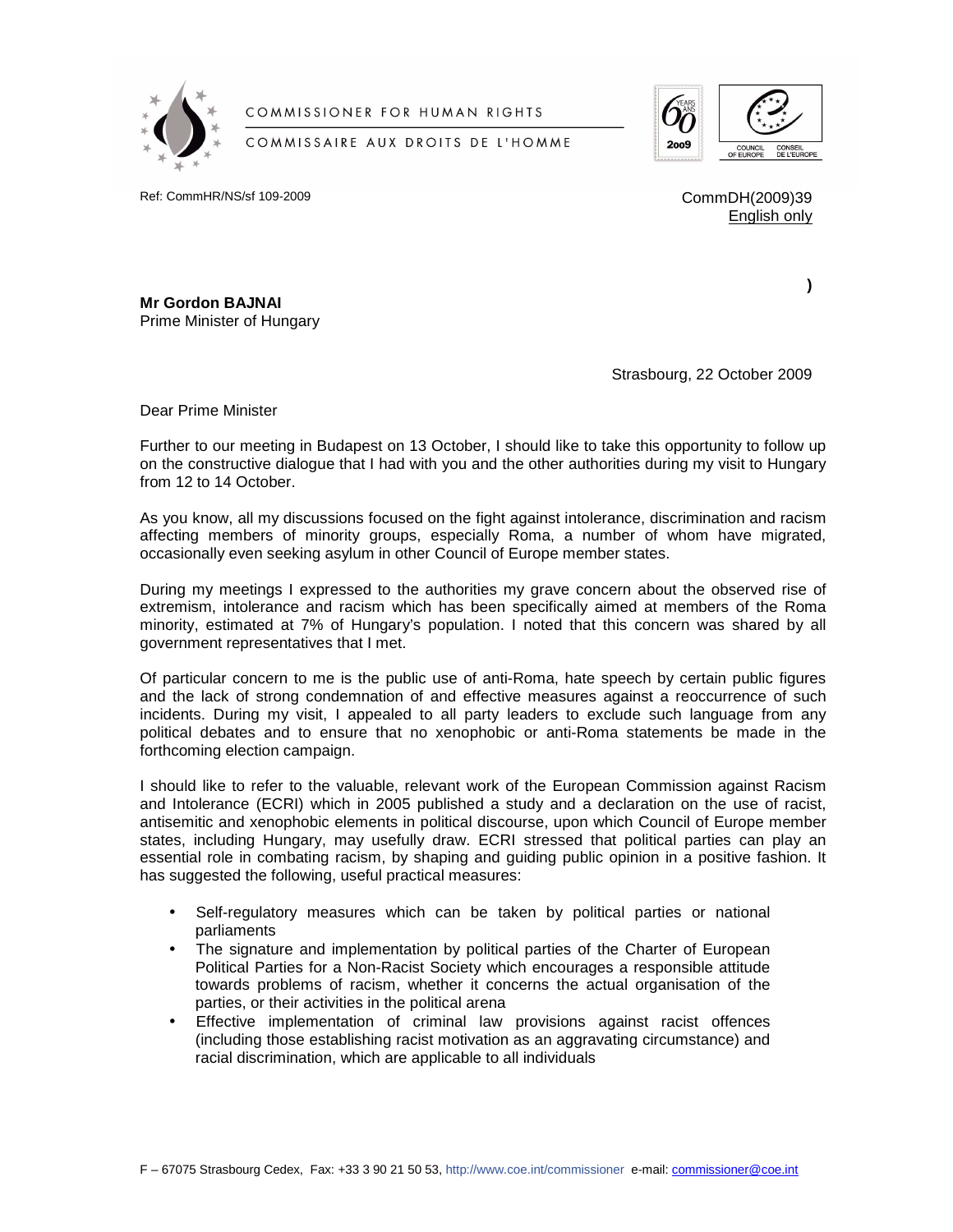- The adoption and implementation of provisions penalising the leadership of any group that promotes racism, as well as support for such groups and participation in their activities
- The establishment of an obligation to suppress public financing of organisations which promote racism, including public financing of political parties.

I have also taken note of the discussion in Hungary regarding the right to freedom of expression and to what extent this right may be curtailed when certain individuals' or groups' rights are threatened, as in cases involving incitement to violence or hate speech.

The right to freedom of expression is enshrined in Article 10, paragraph 1, of the European Convention on Human Rights. The exercise of this right, however, has limits given that it carries with it duties and responsibilities for the protection, *inter alia* of the reputation or rights of others, as provided for by the second paragraph of Article 10. In such cases, the European Convention provides that proportionate "formalities, conditions, restrictions or penalties", as are prescribed by law, may limit the right to freedom of expression.

The European Court of Human Rights has emphasised that given that tolerance and respect for the equal dignity of all human beings are the foundations of a democratic, pluralistic society, "as a matter of principle it may be considered necessary in certain democratic societies to sanction or even prevent all forms of expression which spread, incite, promote or justify hatred based on intolerance…concrete expressions constituting hate speech, which may be insulting to particular individuals or groups, are not protected by Article 10 of the Convention" (case of Gündüz v Turkey, paragraphs 40-41 of the judgment, 04/12/2003).

In addition, it is recalled that Article 17 of the Convention provides that no state, group or person may engage in any activity or perform any act aimed at the destruction of any of the rights and freedoms enshrined in the Convention or at their limitation to a greater extent than is provided for therein. Extremist acts as, for example, the public denial of the reality of clearly established historical facts relating to crimes against humanity as those of the Holocaust, have been viewed by the European Court of Human Rights as serious threats to public order which fall into the category of aims prohibited by Article 17 (case of Garaudy v France, page 23 of admissibility decision, 24/06/2003).

In view of the above, I encourage the Hungarian authorities to reflect further and to adopt urgent measures in order to fully protect the human rights of all members of minorities affected by intolerant, hate speech and to align legislation and practice with the Convention and the Court's case law. In this context, the authorities are invited to give effect to the recommendations made by ECRI in its report of 24/02/2009.

Also, recalling the Council of Europe Committee of Ministers Recommendation Rec(2004)4 on the European Convention on Human Rights in university education and professional training, I wish to underline the importance of initial and continuous professional training, especially of judges and prosecutors, for a Convention-compliant interpretation and application of domestic legislation. To this end, I fully encourage the continuation and reinforcement by the Ministry of Justice of the relevant legal and human rights capacity building programmes, possibly in co-operation with the Council of Europe.

I welcome the efforts made by the competent authorities in order to identify, arrest and punish those responsible for the nine brutal attacks against Roma in late 2008 and in 2009. I have been informed by the Hungarian authorities that four men were taken into custody on 21 August; two of the four were accused of the six murders while the other two were accused of perpetrating attacks. I should like to stress that unlawful killing, including that related to hate crimes, should be subject to effective investigations by competent authorities and lead promptly to the identification and punishment of those responsible, in accordance with the established case law of the European Court of Human Rights. Racist motivation in this context of criminal law should constitute an express aggravating circumstance.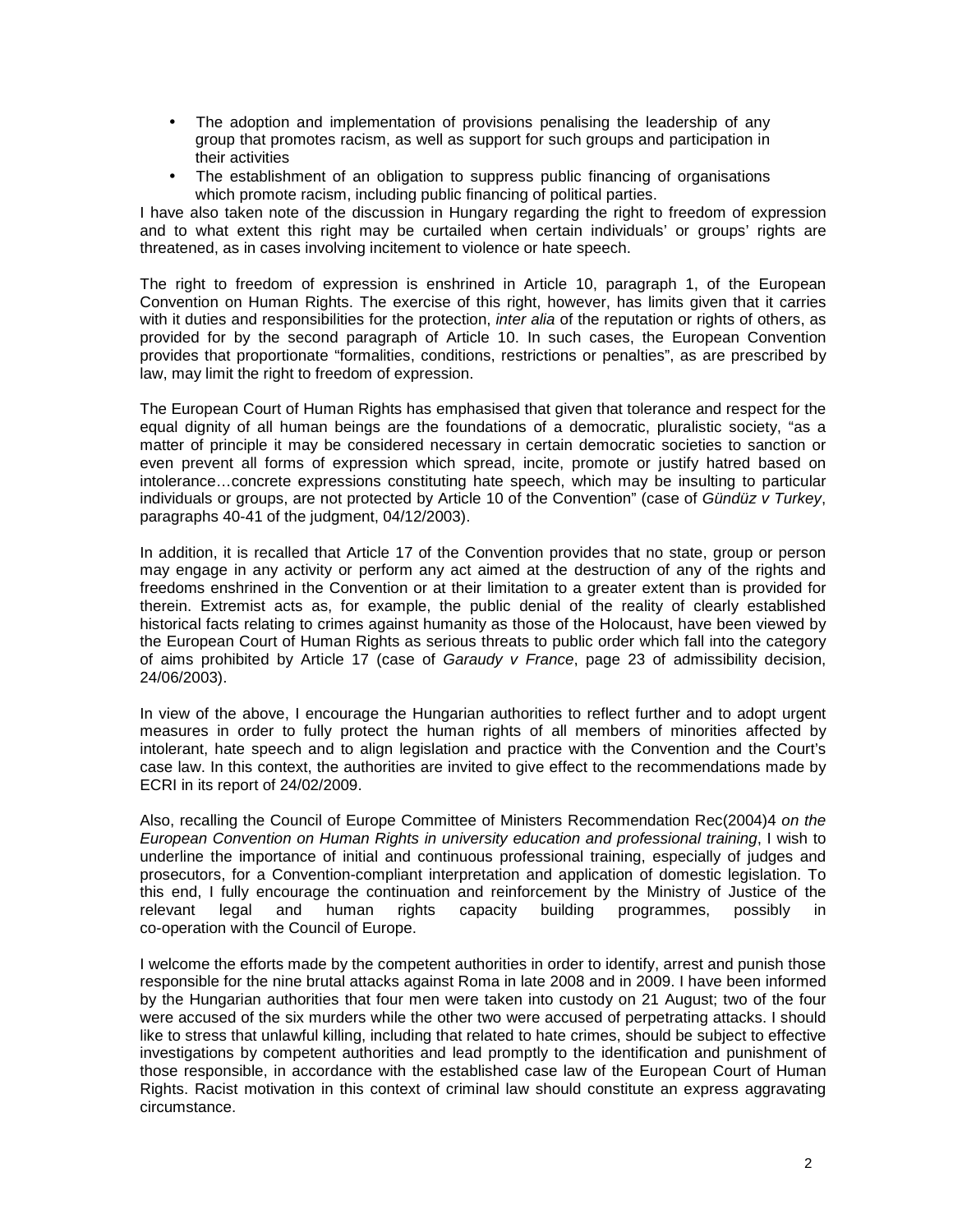I also welcome the positive measures adopted or under way by the Hungarian government aimed at integrating the Roma minority into the public sector, such as through the recruitment of 67 Roma by the police force and the aim to increase this number to 300 by 2013. The determination shown by the government to make possible the prompt recruitment of 200 Roma graduates into the public services is another positive step that may serve as an example to other Council of Europe member states.

Such measures should, however, be accompanied by others aimed at increasing public awareness of and sensitivity to the situation of national minorities and other communities which suffer from discrimination or intolerance, such as the Roma, the Jewish community and LGBT (lesbian, gay, bisexual, transgender) people. Antidiscrimination roundtables, such as the one organised in Budapest in September by the Council of Europe Documentation and Information Office and the one scheduled to be organised by ECRI in November constitute good practice.

What is equally important is to increase such awareness in children's education, especially in primary and secondary schools. For this reason, I recommend the use in schools of the Factsheets on Roma History, published by the Council of Europe. A copy has been sent to the Minister of Foreign Affairs who showed a keen interest in this publication. I hope that these Factsheets on the history of Roma, the biggest minority in Hungary, will be usefully incorporated into the curricula and shared by pupils in the country.

During my visit, I also had the opportunity of going to the primary and secondary school of Erdélyi street in the 8<sup>th</sup> district in Pest, hosting approximately 400 pupils. The pupils in the first eight grades reportedly are primarily of Roma origin, while approximately 40% of those in grades 9-12 declare themselves as Roma. This school, situated in one of the most underdeveloped areas of the country's capital is de facto segregated. On the basis of the discussion that I had with the director, deputy director, teachers and pupils of the school, I believe that teachers in this school are deeply committed and willing to work hard for the education of the pupils. However, I have noted with regret expert reports, such as ECRI's latest report on Hungary, indicating that schools with high proportions of Roma pupils tend to have lower quality infrastructures and sometimes unqualified, frequently less well trained teachers than schools with few or no Roma pupils.

Both national and local authorities have a major role to play if this situation is to be improved. Following the amendment of the Public Education Act in 2007, school maintainers are now required to take measures to ensure that there is no more than a 25% disparity in the proportions of "multiply disadvantaged children<sup>"1</sup> attending the various schools in the area they supervise. This rule appears not be abided by in practice. ECRI has indicated that the lack of attentiveness of certain local authorities, which have a large degree of autonomy in this field, and the non-existence of an effective monitoring system for implementing the legislation have contributed to the persistence of de facto segregated schools, which act to the detriment of Roma children, in particular. I call on the authorities to look into this matter urgently.

It is equally important to support Roma who, despite all the hardships they encounter, manage to enter higher education. Reportedly most of them originate in underdeveloped regions in Hungary and have attended substandard primary and secondary schools. During my visit to Budapest, I had the opportunity to discuss with people from the Romaversitas centre, an independent organisation which for ten years has supported Roma students in higher education by providing fellowships and training programmes. It was with regret that I was informed that the above centre, despite its commendable work, faces serious financial constraints that make its survival very difficult.

<u>.</u>

 $1$  These are children whose parents meet two criteria: firstly, they receive welfare benefits, and secondly, they did not themselves progress beyond primary education. Children are recognised as falling into this category on the basis of a voluntary declaration made by their parents.